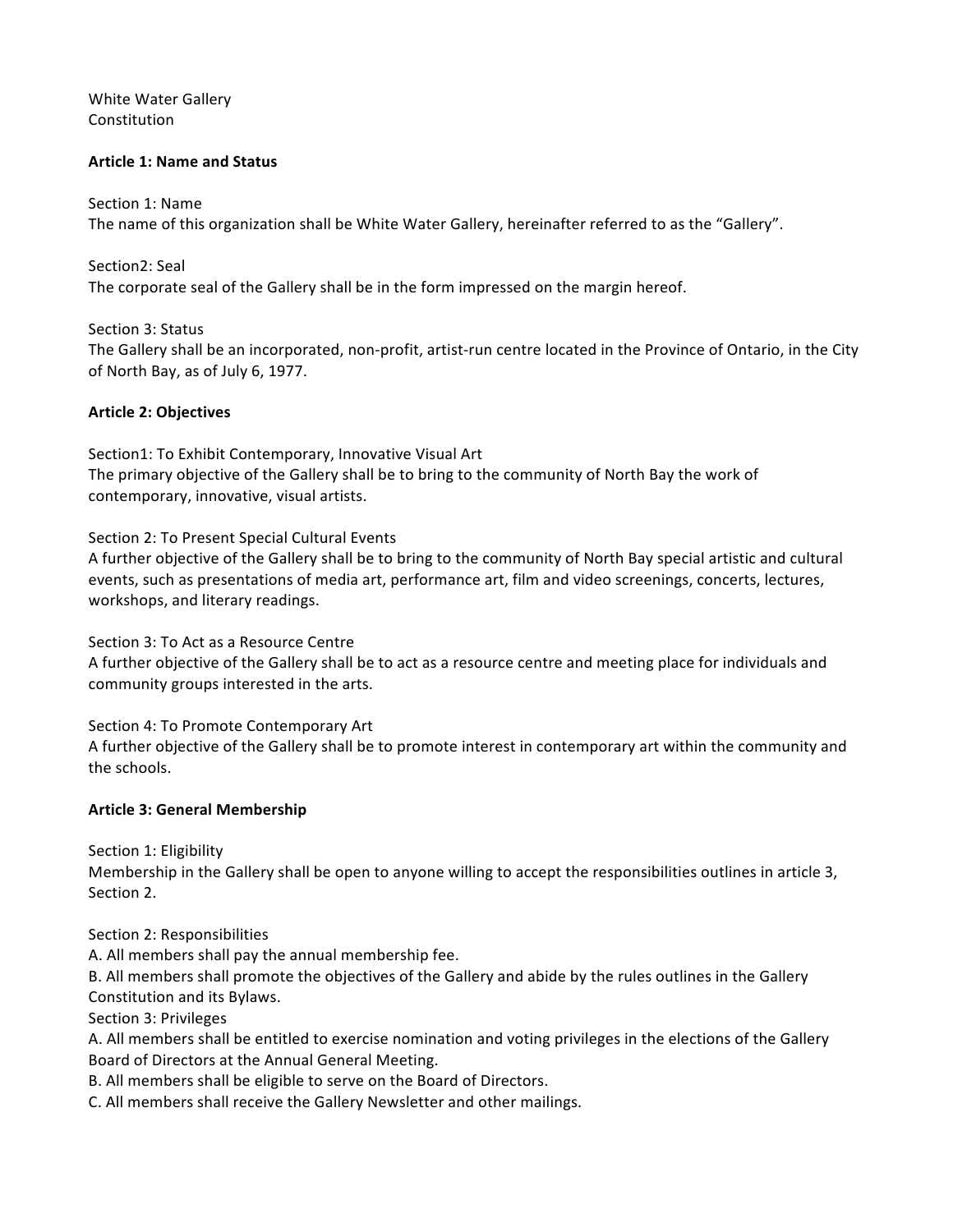#### **Article 4: Board of Directors**

Section 1: Membership

A. The Board shall be comprised of no less than seven and no more than thirteen directors, the majority of whom shall be visual artists. A representative of the W.K.P. Kennedy Gallery of the North Bay Capitol Centre may serve as ex officio board member, without voting privileges. The employed Gallery Director/Coordinator will also serve as an ex officio board member, without voting privileges.

B. All directors shall be members of the Gallery.

C. All directors shall serve without remuneration, and no director shall directly or indirectly profit from membership on the Board.

D. All directors shall be prohibited from applying for a solo paid exhibition while serving on the Board.

E. A term of office may be renewed for a maximum of six consecutive one-year terms with two consecutive years in any one executive position-with the exception of the treasurer, who may serve for four years.

Section 2: Officers

A. The Board shall include the following principal officers: Chair, Second Chair, Secretary, Treasurer, comprising The Executive Committee.

B. The Chair shall, *if possible*, be a former member of the Board.

Section 3: Selection of the Directors and Officers

A. The membership of the board shall be elected by the General Membership at the Annual General Meeting. B. The Board members so selected shall serve until the next Annual General Meeting, which shall constitute a current membership year.

C. The Membership & Nominations Committee, comprised of current members of the Gallery, shall prepare a slate of candidates for the Board which is in accordance with the regulations outlined in this Constitution (Article 4, Sections 1 and 2) to present to the General Membership at the Annual General Meeting.

D. Other nominations from the General Membership for membership on the Board shall be accepted from the General Membership at the Annual General Meeting (if such nominations are in accordance with the regulations outlined in Article 4, Section 1 and 2, above).

E. The members of the Board shall be elected by secret ballot by Gallery Members present and by proxy votes. All proxy votes shall be presented by the Chair of the Membership and Nominations Committee.

F. In the event that the so elected Board of Directors does not include a majority of visual artists, the composition of the Board shall be changed as follows: the artists receiving the most votes shall be named directors until a majority of visual artists is achieved. The remaining Board positions are then filled by the other candidates receiving the most votes.

G. The Chair, Second Chair, Secretary and Treasurer of the Board shall be elected by the Board of Directors at the first meeting of the new Board, and comprise the WWG The Executive Committee.

H. If an office or position on the Board should become vacant, such office or position shall be by Board appointment at the earliest possible date and held until the next Annual General Meeting.

### **Article 5: Decision Protocols**

### Section 1: Annual General Meetings

An Annual General Meeting of the Gallery shall be held within twelve weeks following the end of the fiscal year and shall be announced in the Gallery Newsletter and publicly posted. Selection of the Board of Directors shall be determined by the General Membership at the Annual General Meeting, as outlined in Article 3.

### Section 2: Board Meetings

A. A meeting of the Board of Directors shall be held monthly in at least 10 months of the year, at a time and place determined at the previous meeting of the Board: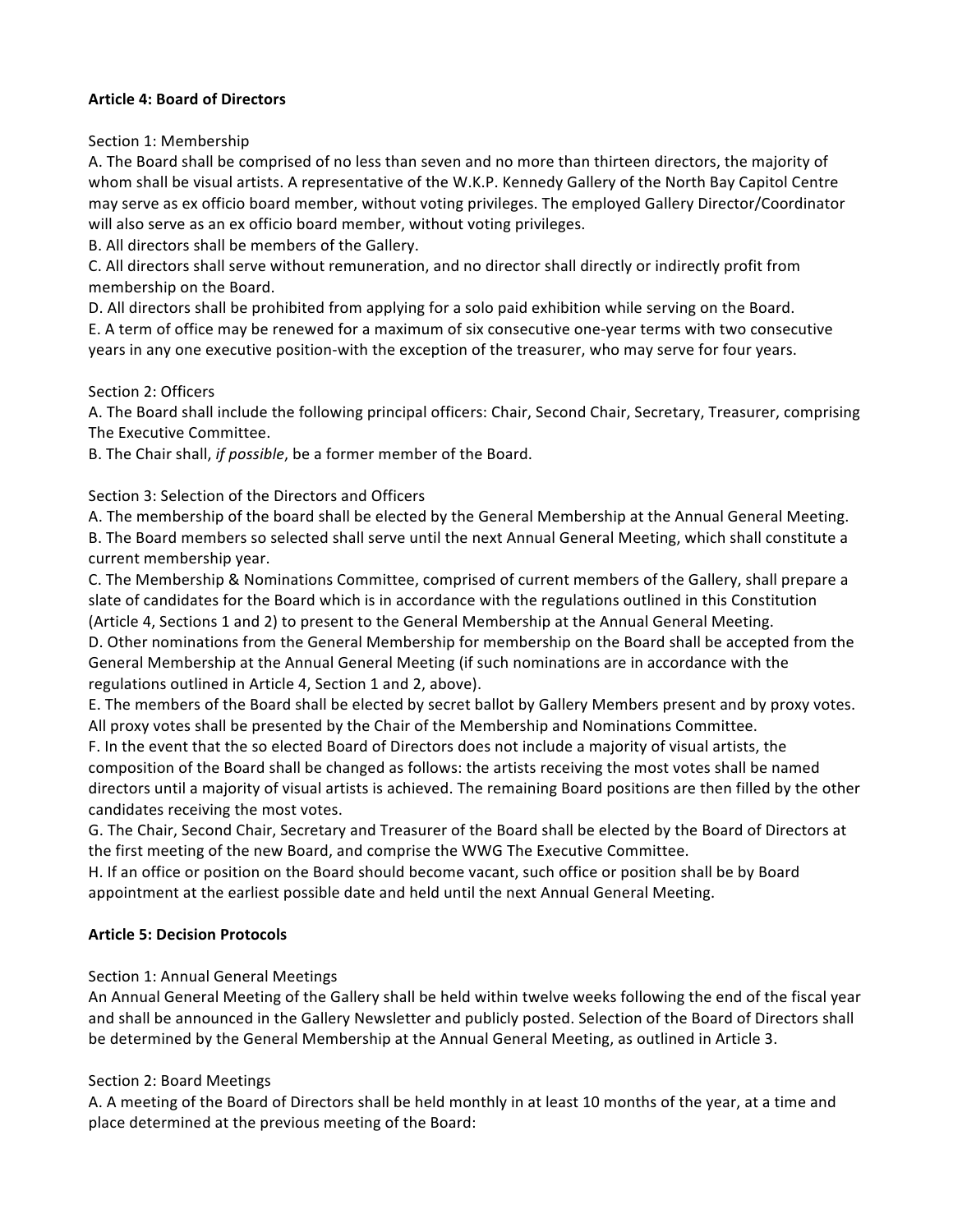B. Board meetings shall be open to the General Membership.

C. Board meetings shall require a quorum defined as the majority of the Board. In the event of lack of Quorum at meeting time, those members present shall schedule a Board Meeting within to weeks and inform absentee members of the time and place of this meeting. In the event of loss of quorum before completion of the agenda, those members present shall decide whether to postpone resolution of unfinished agenda items until the next regular Board Meeting or call a special Board Meeting.

D. Policy and financial decisions shall be determined at the Board Meetings by majority rule of the Board of Directors, based upon reports and recommendations of the Ad Hoc and Standing Committees.

E. In the event that a Director does not attend four consecutive Board meetings, the Director shall be notified and asked if he/she intends to fulfill his/her responsibilities as a Board member. If further board meetings are missed, that Director shall be asked to resign from the board.

#### Section 3: Special Meetings

A. Special Meetings of the Board or the General Membership may be called by any Board member when, after consultation with other directors, such a meeting is deemed urgent.

B. Special Meetings of the Board or the General Membership shall be called upon demand of any ten general members. The date of such a meeting shall be not less than one week nor greater than two weeks from the day the Chair receives a written request for such a meeting.

### Section 4: Director/Coordinator Decisions

The Gallery Director/Coordinator shall be responsible for day-to-day decisions regarding the operation of the Gallery. Such decisions should be in accordance with the policy and financial decisions of the Board of Directors. The director/Coordinator shall report to and be responsible to the Board and present a monthly report at each Board Meeting.

#### Article 6: Amendments to the Constitution and/or its Bylaws

#### Section 1: Time and Place

The constitution and/or its bylaws may only be amended at a General Meeting of the Gallery, 'as described in Article 5, Sections 1 and 3.

### Section 2: Preconditions to Amendments

The Constitution and/or its bylaws may only be amended if written notice of the proposed amendments has been distributed to members at least two weeks prior to a General Meeting of the Gallery.

### Section 3: Ratification of Amendments

The constitution and/or bylaws may only amended if a two-thirds of members present at the General Meeting of the Gallery agree to the amendments. Proxy votes from members shall be printed and counted at a General Meeting by a Gallery member named in the Meeting Announcement.

### **Article 7: Dissolution**

The White Water Gallery may only be dissolved by agreement of a four-fifths majority of the General Membership present at an Annual General Meeting. Upon dissolution, the Board of Directors shall have power to dispose of the property and assets of the Gallery in a way they feel will benefit the community, after paying all debts and liabilities of the Gallery.

**White Water Gallery Bylaws**